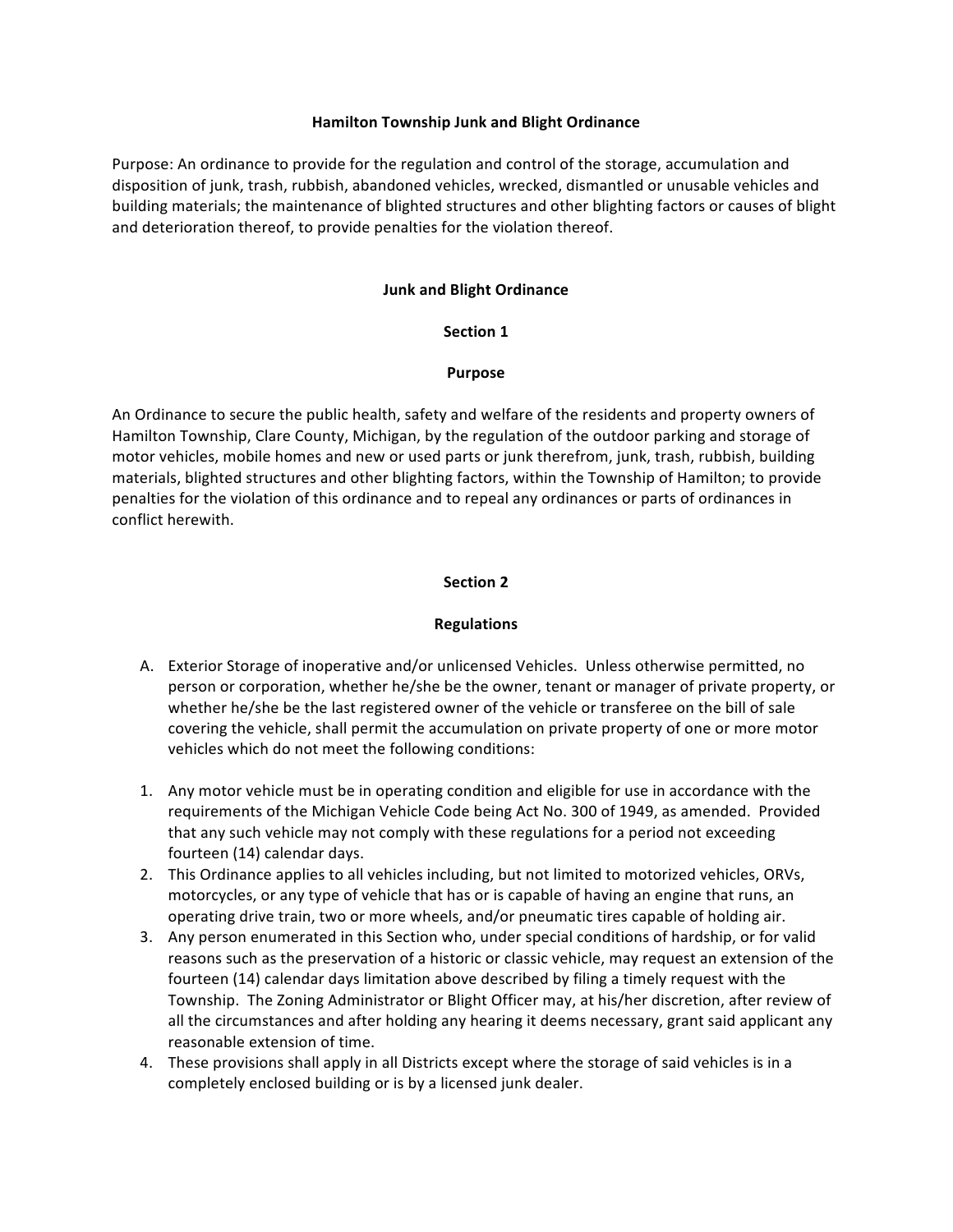- 5. This regulation does not apply to motor vehicles that are properly and currently licensed with the State of Michigan. However, upon expiration (without renewal) of a valid license, such vehicle must then comply with this regulation.
- 6. Except as otherwise provided herein, no person firm, corporation, or other legal entity shall park, store or place upon any public roadway, public property or upon any premises within the Township of Hamilton, any junk, junk motor vehicles, abandoned vehicles, unlicensed trailers, used parts or junk therefrom, any bighted structure, any building materials or any trash and rubbish as herein defined, unless the same is wholly contained within a fully enclosed building and does not violate any zoning laws of Hamilton Township or building codes of, Clare County or the State of Michigan.
- B. No repairing, re-designing, modifying or dismantling work or operations shall be allowed upon any vehicle or trailer or parts thereof upon any public right-of-way or public property or on any property except such as may be accomplished within a fully enclosed building; provided, however, if no fully enclosed building is located on the premises, the said repairing redesigning, modifying or dismantling work or operations may be conducted on the premises for a period of time not to exceed one week. Repairing, redesigning, modifying or dismantling work or operations will not be permitted on any premises where the conduct of such work or operations would constitute a nuisance or annoyance to adjacent property owners or occupants and/or is in violation of any provisions of the Hamilton Township Zoning Ordinance. Nothing contained herein shall prohibit such occasional minor repair work as may infrequently be required to maintain a vehicle or trailer or parts thereof in normal operating conditions; provided, however, such minor work can be completed within a 24- hour period.
- C. It shall be unlawful for a person to place, store, accumulate or allow to be placed or stored or to be accumulated on any property within the Township Zoned Districts, R-1, R-2, and R-3 any scrapping materials or junk, except within a completely enclosed building and except as provided by law upon the premises of a duly licensed dealer in new and used automobiles or automobile parts on a property which is zoned for such use or activity.

### **Section 3**

### **Definitions**

The following words or terms when used herein shall be deemed to have the meanings set forth below:

- A. The term "**junk**" shall include, without limitations, parts of machinery or motor vehicles, broken and unusable furniture, stoves, refrigerators or other appliances, unusable burning barrels, tires, hazardous materials, remnants of wood, pallets, metal, rope, rubber, rags, clothing, plastic, paper, glass, garbage, appliances, televisions remnants of tarps or any other scrap or waste material of any kind, including parts of any of the above. Also included as junk are any fallen trees, brush, branches or overgrown vegetation that are obstructing public view on public or private roads constructed and approved according to the Hamilton Township Ordinance
- B. The term "motor vehicle" shall include boats, snowmobiles, ATV's, motorcycles, motor homes, ORVs, trucks, and golf carts not licensed for the use in which it is intended in the State of Michigan, and shall also include, whether licensed or not, any motor vehicle which is inoperable or does not have all its main components parts attached.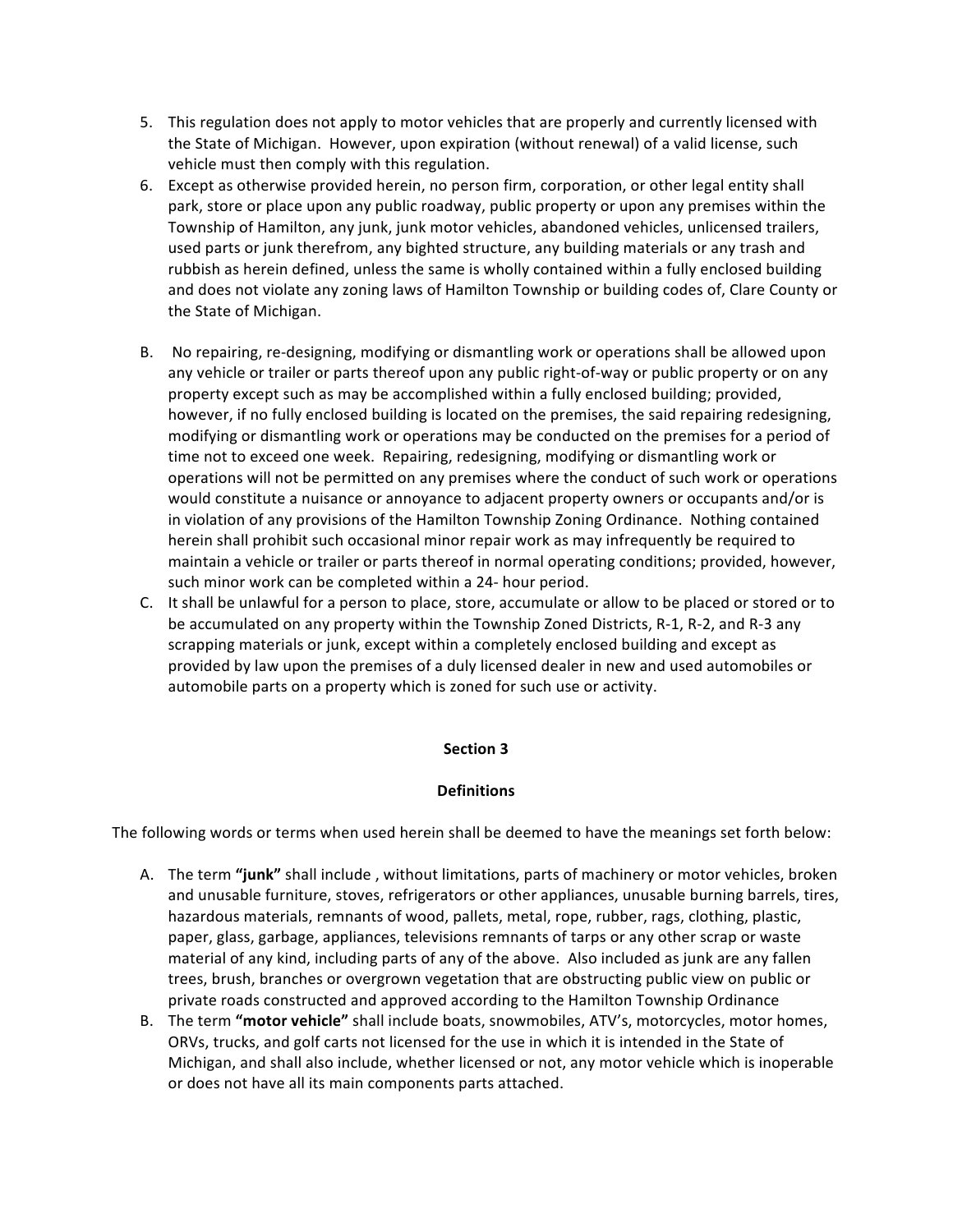- C. The term "abandoned vehicle" shall include, without limitation, any vehicle which has remained on private property for a period of 24 continuous hours, or more, without the consent of the owner or occupant of the property, or for a period of 24 continuous hours, or more after the consent of the owner or occupant of the property has been revoked.
- D. The term "blighted structure" shall include, without limitation any dwelling, garage, or outbuilding, or any factory, shop, store, office building, warehouse or any other structure, or part of a structure, which, because of fire, wind, or other natural disaster, or physical deterioration, is no longer habitable as a dwelling, nor useful for the purpose for which it may have been intended.
- E. The term "building material" shall include, without limitation, lumber, brick, concrete or cinder blocks, plumbing materials, electrical wiring or equipment, heating ducts or equipment, shingles, mortar, concrete, or cement, nails, screws, or any other materials used in constructing any structure.
- F. The term "person" shall include all natural persons, firms, copartnerships, corporations, and all associations of natural persons, incorporated or unincorporated, whether acting by themselves, or by a servant, agent or employee. All persons who violate any of the provisions of this Ordinance, whether as owner, occupant, lessee, agent, servant, or employee shall, except as herein otherwise provided, be equally liable as principals.
- G. The term "trash and rubbish" shall include any and all forms of debris not herein otherwise classified.

## **Section 4**

## **Nuisance**

Any parking, storage, placement or operation in violation of the provisions of this Ordinance is hereby declared to be a public nuisance which may be enjoined or which may subject the violator to civil damages and the fines and penalties herein provided for.

This Ordinance shall not prevent the operation of any licensed junk yard or salvage yard, garage, body or paint shop legally operating within a District as defined in the Hamilton Township Ordinance, and shall be in addition to any other laws or ordinance controlling or regulating rubbish, refuse, litter, trash or junk.

## **Section 6**

## **Severability**

The provisions of this Ordinance are hereby declared to be severable and if any clause, sentence, word, section or provision is declared void or unenforceable for any reason by any Court of competent jurisdiction, it shall not affect any portion of the Ordinance other than said part of portion thereof.

# **Section 6**

**Penalty**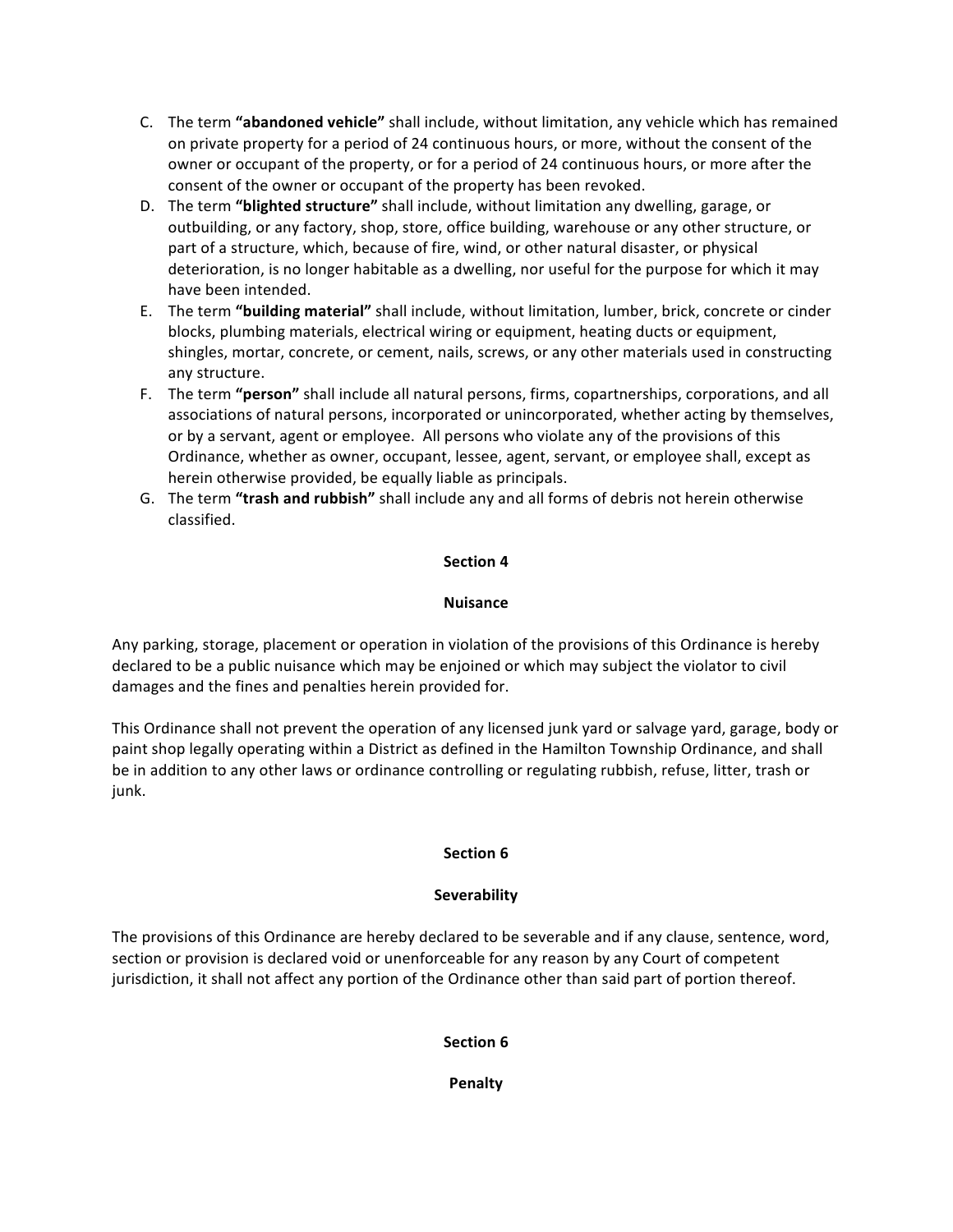- A. **First Violation is a Municipal Civil Infraction**. A violation of this Ordinance, first offense, is a municipal civil infraction. Any property owner or legally responsible party who violates this Ordinance shall, as a first offense, be responsible for a civil infraction, for which the fine shall be \$250.00.
- B. Second Violation (within two years after municipal civil infraction). A second or repeat violation (within two years after a municipal civil infraction) is a misdemeanor. Any property owner or legally responsible party who violates any provision of this Ordinance a second time within 24 months of the date a civil infraction ticket is issued (whether the violation of this Ordinance is for the same offense as a civil infraction or for some other offense under this Ordinance) shall upon conviction and in a court of competent jurisdiction be guilty of a misdemeanor and be subject to a fine of \$500.00, plus court costs and costs of prosecution that may be ordered by the court. For purposes of this Ordinance, each day that a violation occurs shall constitute a separate offense.
- C. **Third Violation (within two years after municipal civil infraction)** Any property owner or legally responsible party who violates any provision of this Ordinance a third time within 24 month of the date of a civil infraction ticket is issued (whether the violation of this Ordinance is for the same offense as a civil infraction or some other offense under this Ordinance) shall upon conviction in a court of competent jurisdiction be guilty of a misdemeanor and be subject to a fine of \$500.00 and/or imprisonment for a period of not more than 93 days, plus court costs and costs of prosecution that may be ordered by the court. For purposes of this Ordinance, each day that a violation occurs shall constitute a separate offense.
- D. **Enforcement.** Enforcement of the provisions of this Ordinance shall be the Hamilton Township Zoning Ordinance Enforcement Officer (or such other Hamilton Township Official as may be designated by the Hamilton Township Board), the Hamilton Township Zoning Administrator, the Hamilton Township Attorney, the Clare County Sheriff's Department and/or the Michigan State Police.
- E. **Continuing Offense.** Each act of violation and each day upon which any such violation shall occur, shall constitute a separate offense.
- F. **Remedies Not Exclusive** In addition to any remedies provided for in this Ordinance, any equitable or other remedies available may be sought.
- G. Judge or Magistrate. The Judge or Magistrate shall also be authorized to impose costs, damages, and expenses as provided by law.
- H. **Civil Contempt**.
	- 1. If a Defendant defaults in the payment of a civil fine, costs, damages, expenses, or installment as ordered by the District Court, upon motion of Hamilton Township or upon its own motion, the court may require the defendant to show cause why the defendant should not be held in civil contempt and may issue a summons, order to show cause, or bench warrant of arrest for the defendant's appearance.
	- 2. If a corporation or any association is ordered to pay a civil fine, costs, damages or expenses, the individuals authorized to make disbursements shall pay the fine, costs, damages or expenses, and their failure to do so shall be civil contempt unless they make the showing required in this subsection.
	- 3. Unless the defendant shows that the default was not attributable to an intentional refusal to obey the order of the court or to a failure on his or her part to make a good faith effort to obtain the funds required for a payment, the court shall find that the default constitutes a civil contempt and may order the defendant committed until all or a specified part of the amount due is paid.